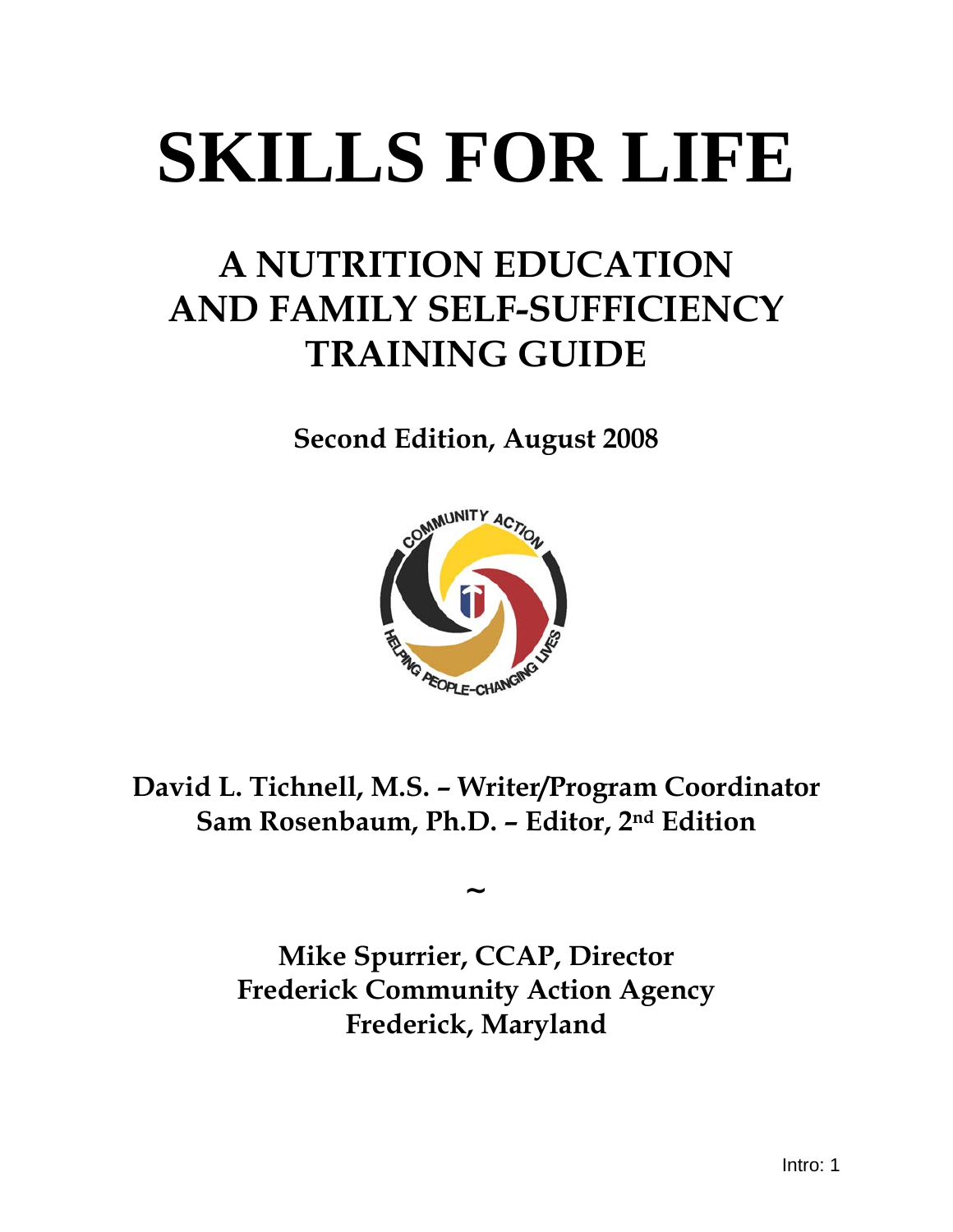## **SKILLS FOR LIFE TABLE OF CONTENTS**

### **I. INTRODUCTION**

- Introduction
- Session Agendas

### **II. SESSIONS**

- Session 1
- Session 2
- Session 3
- Session 4
- Session 5
- Session 6
- Session 7
- Session 8
- Session 9
- Session 10
- Session 11
- Session 12

### **The development of** *Skills for Life* **was funded in part by a grant from the U.S. Department of Health and Human Services Administration for Children and Families Office of Community Services**

For additional information, please contact:

Mike Spurrier, CCAP, Director Frederick Community Action Agency 100 South Market Street Frederick, Maryland 21701 Telephone: 301-600-3955 Email: [mspurrier@cityoffrederick.com](mailto:mspurrier@cityoffrederick.com)  Website: www.cityoffrederick.com/fcaa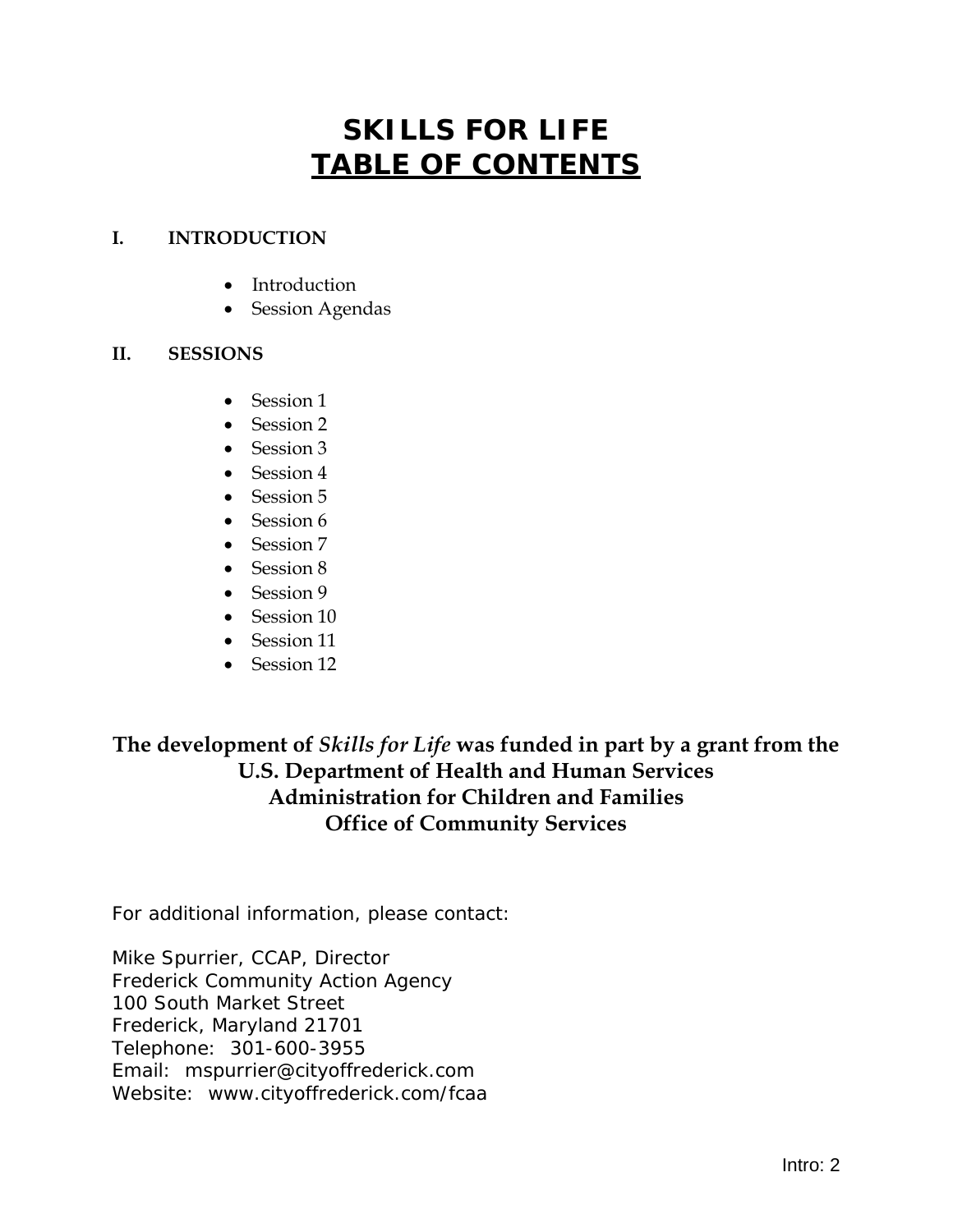### **INTRODUCTION**

### **Purpose**

**Skills for Life** is a step-by-step training guide for presenting twelve (12) 5-hour education sessions to an audience of approximately 15 to 30 adults. It is designed to be useful to first-time trainers as well as to seasoned professionals. The content is tailored to lower-income adult participants, but could easily be adapted for use with any audience. A variety of "life skills" topics are covered ranging from nutrition education to financial literacy and goal setting.

The **Skills for Life** guide originated from a grant, and subsequent program, designed to improve the food security and self-sufficiency of lower-income families that were regularly using a foodbank to obtain free groceries. It was clear that many of these families could benefit from learning more about meal planning, household budgeting, problem solving and other life skills topics. The contents of **Skills for Life** evolved as the various sessions were developed and presented to program participants enrolled in the "*Community Food Club Project*". Subsequent funding to refine, publish, and train trainers to use the guide was obtained from the U.S. Department of Health and Human Services, Office of Community Services.

**When using the Skills for Life guide it is critical that trainers carefully review and work through activities and sessions beforehand so that modifications can be made.** The guide as a whole is not copyrighted; this was intentional. It is meant to be a "working guide," and the most effective use will occur when it is modified to the needs and characteristics of your program participants. For example, activity times given in the guide will vary based on audience and presentation. Site-specific or updated information will need to be included in some instances.

Participants ideally should be formed into an organization (hereafter referred to in the training guide as the **Club**) and each session offered to Club members on a timely basis. Under different circumstances or for less comprehensive training needs, the guide might serve as a reference with individual activities selected from the various sessions.

The primary goal of the guide is to serve as a tool for improving the food security and self-sufficiency of program participants. In the process, new opportunities may be afforded to address other participant needs. It is hoped that **Skills for Life** will be found appropriate for a variety of settings and programs. These might include brown bag clubs, food clubs, Head Start programs, halfway houses, food assistance programs, family self-sufficiency projects, adult education classes, transitional housing programs, childcare centers, and senior centers.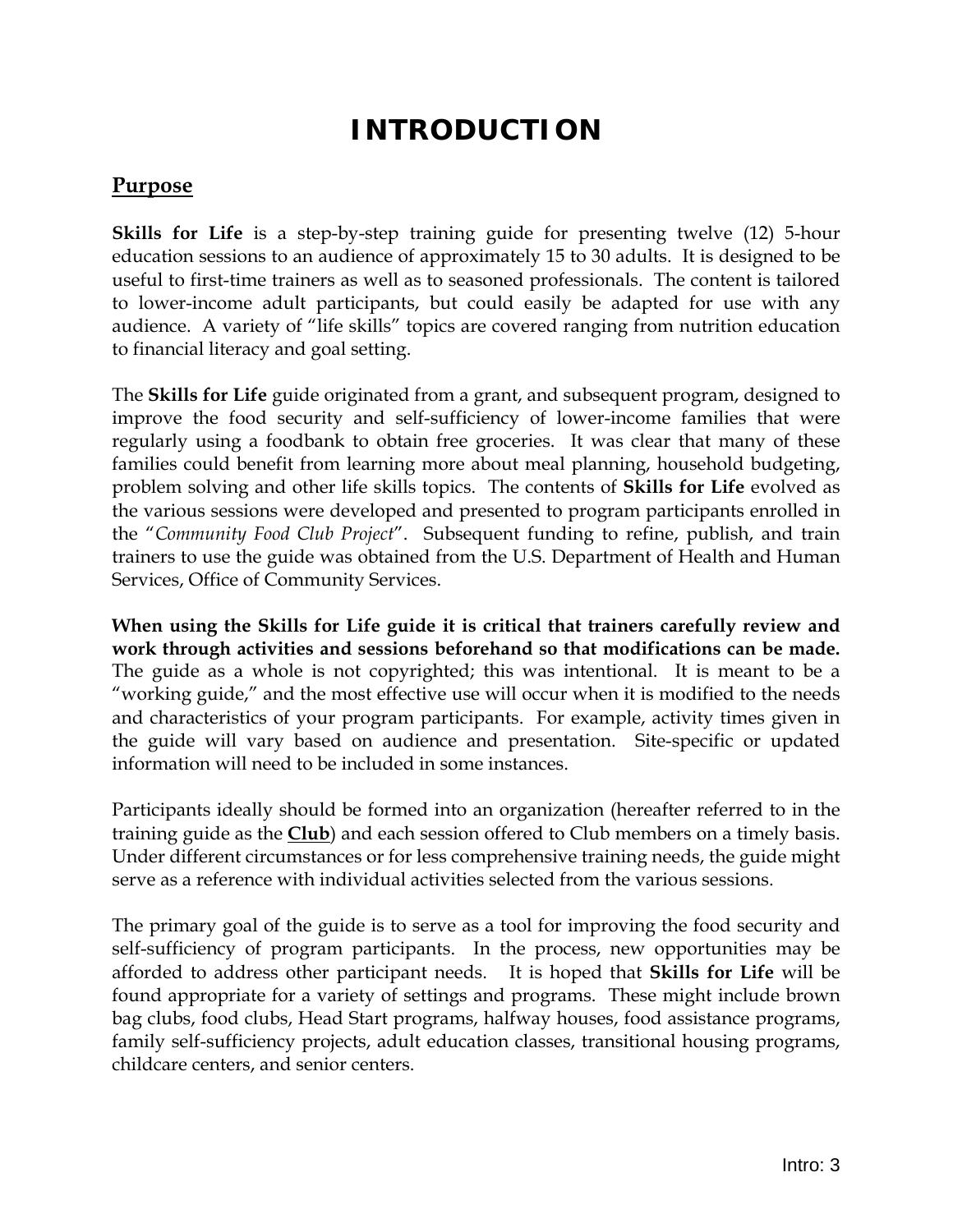Unless otherwise noted by a copyright notice (usually on the bottom of the page), materials may be freely photocopied for educational purposes.

### **Organization**

The components of the guide are divided into two (2) sections. This introductory section provides an instructional overview of the guide as well as 1-page agendas for each of the twelve (12) 5-hour sessions.

The second section is divided into twelve (12) "sessions", each representing a different 5-hour education session.

### **Overview: Session Components**

The training guide for each of the twelve (12) sessions includes a suggested agenda, a list of required materials, objectives, and the steps necessary to achieve them. Appropriate activities are listed and described for each objective; recommended activities are highlighted in **bold**. Handouts are also provided. Each session builds on information provided in previous sessions.

The basic components of most sessions include an icebreaker activity, an overview of that session's goals and objectives, a presentation of a life skill topic, a presentation of a food and nutrition topic, a cooking demonstration, lunch, setting of personal goals/objectives, a review of material from current and previous sessions, and an optional written evaluation for use by program participants. The cooking demonstration covers the steps used to prepare that session's lunch. Participants are then given the recipe used to prepare lunch (adapted for a family of 3 to 5 people).

Suggestions for initiating an activity *(Initiator)* or making a transition from one activity to another *(Transition)* have been provided in italics in the training guide. Transitions and initiators from earlier sessions can be modified and used in later sessions; they have not been repeated throughout. Finally, the approximate time in minutes that each recommended activity will require is provided in italics at the end of that activity: for example, *(Time: 20 min.).* In the event that a recommended activity is made up of a series of smaller activities, times are provided (in bold) for these activities too. Times are not provided for most optional activities.

### **Maximizing the Guide's Usefulness**: **The Do's . . .**

**DO . . .** 

**ADAPT ACTIVITIES AND SESSIONS.** As noted, this is a "working guide." Modifications may be required for a variety of reasons including a need for updated or more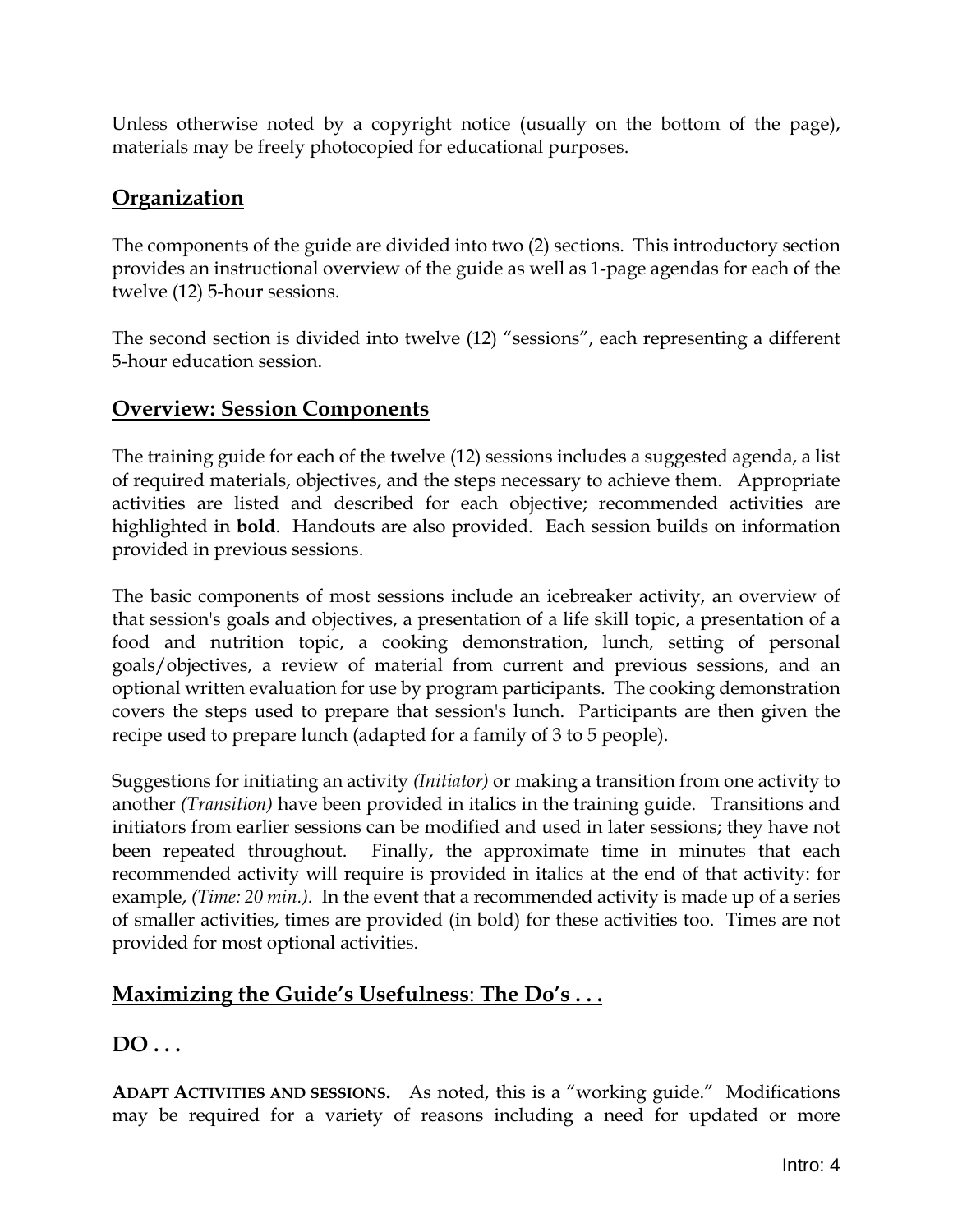site-specific information, time constraints, or differences in audience characteristics such as skill level and size. Trainers should always consider whether the activities and content are suited to their audience.

Particular attention must be given to the educational level of the audience. Potentially troublesome vocabulary should always be reviewed with participants prior to an activity. If activities need to be simplified, different methods can be employed. For example, instead of asking participants to generate a list, they might be given or read a list and asked to comment orally on the most important item. As well, work intended for individuals could be split up among teams. Staff and/or volunteer assistance in filling out written forms might also be helpful.

**BE FLEXIBLE AND WILLING TO GIVE UP CONTROL.** Activities and sessions will probably seldom go exactly as planned. Important learning may occur during spontaneous discussions unrelated to the subject matter at hand. Go into sessions with an idea of what is essential for the session and what is optional so that you are prepared to make the necessary modifications.

**ENCOURAGE PARTICIPANT RETENTION.** Different techniques can be used to help participants review and remember information and skills. For example, activities in the guide are sequenced to build upon each other; earlier content is constantly reviewed. Questions can be asked during sessions or informally during breaks or other times to encourage retention. Quizzes and game activities, reinforced with prizes, also encourage participation and retention.

Evaluations provide an opportunity to review both content and accomplishments. At the end of each session, goals and objectives should be reviewed with participants to verify that they were satisfactorily accomplished. A formal written evaluation can also be completed.

Other methods can be utilized that enable participants to review information outside of sessions. Tasks can be assigned to complete at home; meal preparation is one such task built into the guide. Important nutritional information might be attractively presented on index cards, encased in plastic, and hung with a magnetic clip on each participant's refrigerator. A group might be assigned the task of developing a poster with the most important nutrition information on it; the poster could then be reproduced for each participant to take home.

It is very important that participants remember and plan ahead for meeting dates. Hold meetings on the same day of each week or month so that individuals can plan easily. Give participants a calendar with Club dates marked from the first session. Check the local school calendar to help avoid scheduling conflicts. Follow-up mailings, emails, or telephone calls to participants may be needed depending on the length of time between each session.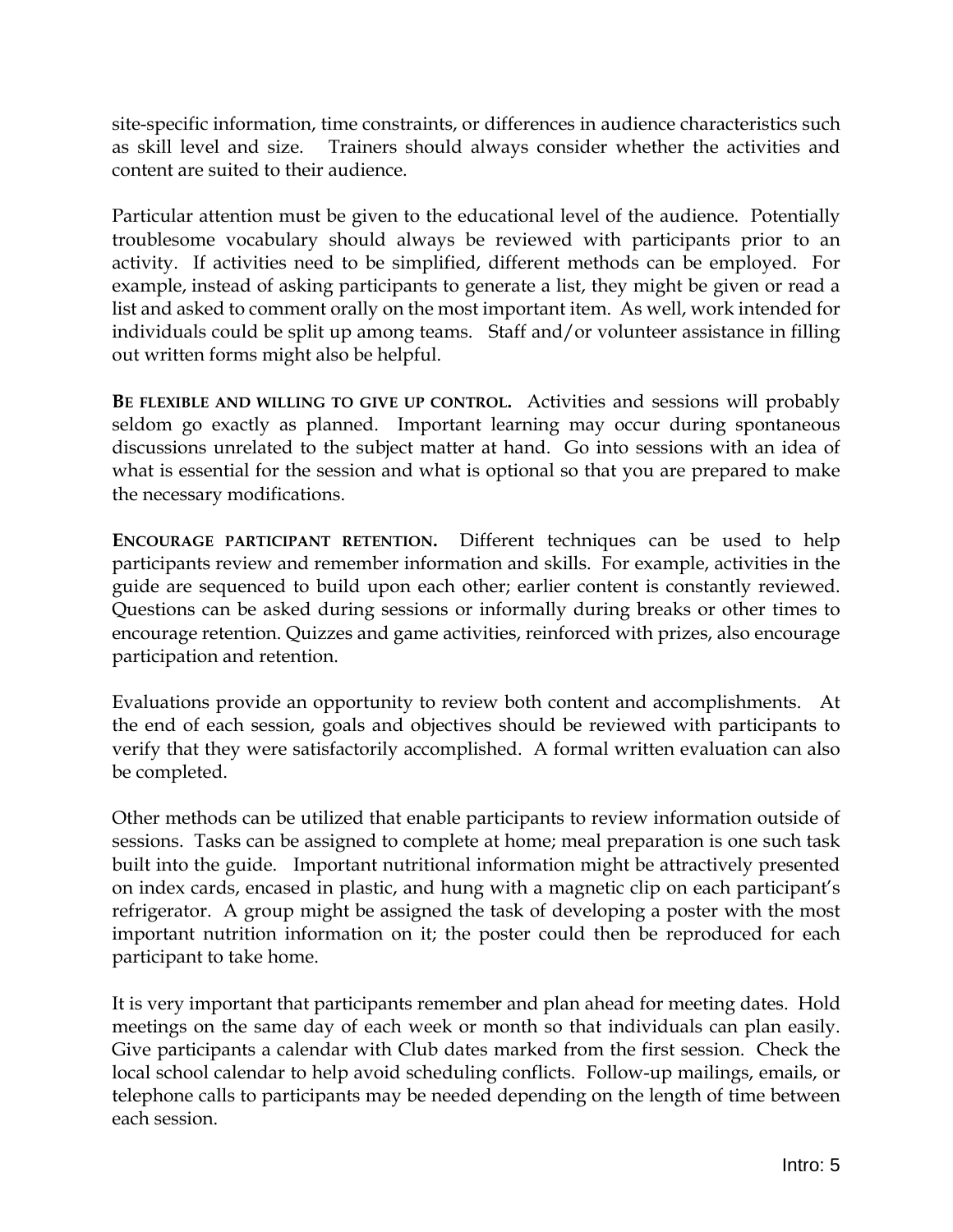**MAKE GROUP ACTIVITIES EFFECTIVE.** Most group activities and discussions in this guide are relatively brief in duration. Therefore, it is very important that they be well-directed. Tell participants what you want from them and show them how to achieve it. Give examples and write instructions down on a flipchart or other visual source. Instructions in the form of a question to be answered by the participants can be helpful. It is usually best to give instructions after participants have formed into pairs or groups to avoid confusion.

Once group work is underway, it needs to be carefully monitored. The trainer should visit the various groups and answer questions as needed. Participants will also need to be reminded about the remaining time during activities. Groups might be assigned reporters who will take notes and later report back to the large group on the small group's findings - volunteers may be helpful here.

**MAKE SESSIONS EMOTIONALLY & SOCIALLY "SAFE" FOR PARTICIPANTS.** Participants may feel inadequate, insecure, or socially threatened, particularly at first. They may be reluctant to share personal experiences. A "school-like atmosphere" can heighten these feelings. A variety of methods and techniques can be employed to create a safe environment that enhances learning opportunities.

Initial activities should be risk free; emphasize privacy and confidentiality. Do not threaten participants by "putting them on the spot" for answers. Encourage and assist them to answer. Providing answer choices and clues or having participants work in groups can reduce individual fears.

At the first session, discuss and establish rules or norms to guide group behavior. Some common rules are listed below. These might be modified or additional rules added during the course of the training. Post these rules in the training area and refer to them as necessary. Try to avoid a punitive or disciplinary tone.

- Personal information shared in these sessions is confidential.
- Questions can be asked anytime; there is no such thing as a stupid question.
- Participation in one form or another is expected from everyone.
- Please answer questions honestly.
- Please do not interrupt when others are speaking.
- Please attend sessions on time.

Gradually encourage participants to interact with others (e.g., assign partners). Icebreaker activities can be extremely important opportunities for participants to learn more about each other and to think about upcoming activities and topics. Specific techniques include taking a "devil's advocate" approach; making a personal disclosure or telling anecdotal stories to illustrate potential benefits; and utilizing cartoons or other visual aids.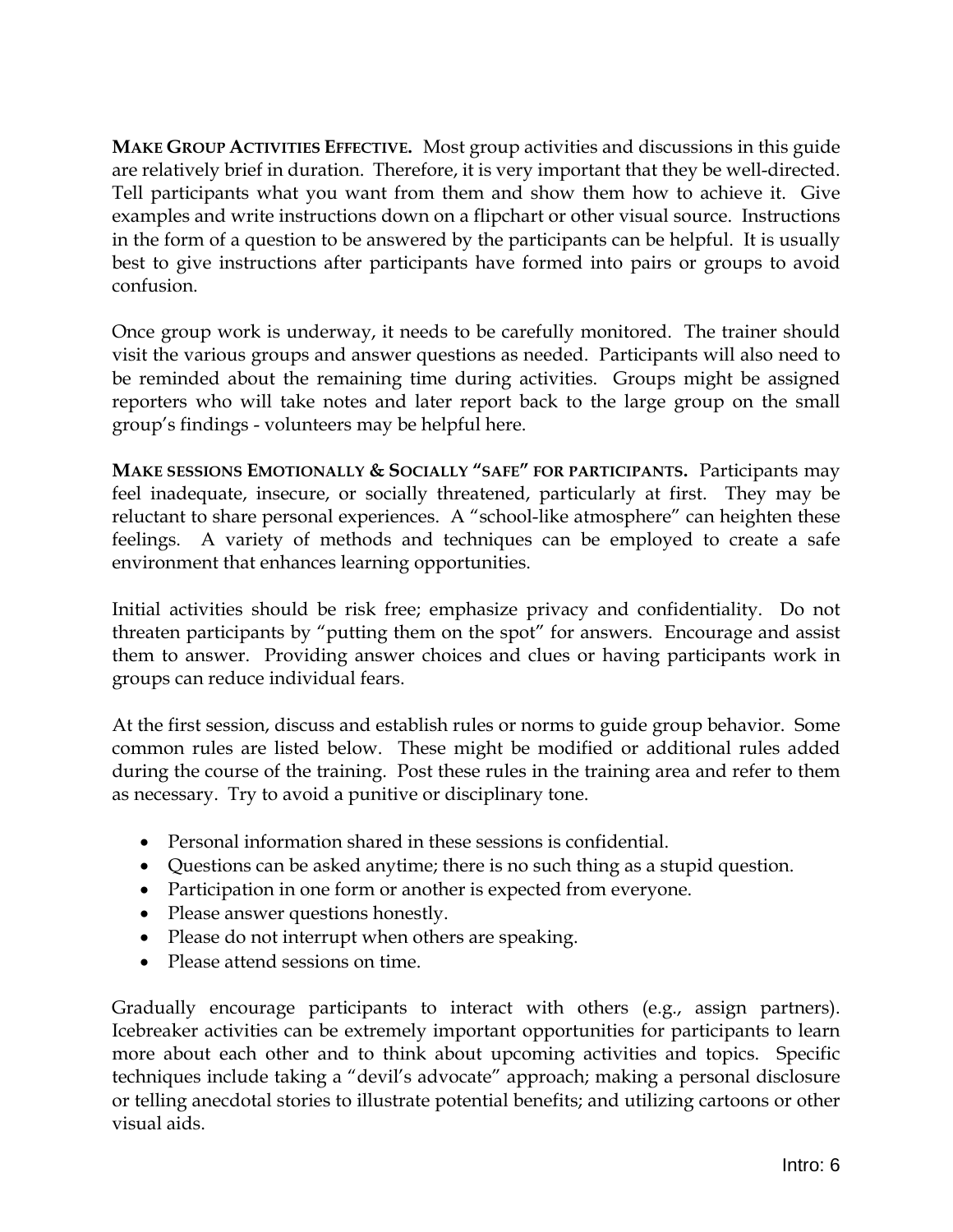**MAKE IT FUN AND RELAXING.** The Club may provide one of the few opportunities that participants have to relax, have fun, and interact with other adults. Utilize humor, diverse activities, field trips, guest speakers, and other techniques to stimulate a positive social environment.

**MEET THE PHYSICAL NEEDS OF PARTICIPANTS.** For example, do participants have physical disabilities? Is the location within walking distance or will they need transportation? Is room noise excessive for individuals with hearing problems? Will everyone be able to see the flipchart? How is the lighting? Will participants be comfortable in the room? If participants have children, on-site child care may need to be considered.

Participants may arrive hungry; provide drinks and snacks. Some families in the Club may also be unable to obtain sufficient quantities of food to keep their families adequately fed. Food distributions can be coordinated with cooking demonstrations. Participants learn how to prepare a meal, eat it for lunch, and then receive the ingredients so that they can prepare it later at home. If your agency does not include a food distribution program, arrange to coordinate with local emergency food providers to obtain a supply of appropriate food. Local retailers and groceries might also be contacted for donations of bread, fresh produce, or other food products.

**MEET THE SOCIAL AND EMOTIONAL NEEDS OF PARTICIPANTS.** Use self-evaluations, quizzes, or other methods to help identify or evaluate participant needs. Observation and listening skills are essential for assessment and adaption of activities. For example, if you notice that participants have come to a session particularly tired, you might simplify activities or orient them more toward relaxation and fun.

Setting and achieving personal goals are often important to adults. Each session includes time for goal setting in order to help participants identify, plan, and set a specific personal goal. Completing activities and sessions should also be a goal. An activity checklist is provided and can be used to check off activities as they are completed. Providing notebooks or folders to maintain notes and handouts can help participants keep a record of accomplishment. Praise and reward participants for their achievement; a graduation ceremony is particularly important in this regard.

Opportunities need to be provided for participants to share knowledge and skills. Forming activity pairs or groups can be particularly effective for this purpose. The trainer can also continually solicit opinions and feedback by asking questions. Use name tags for guests and participants, and put chairs in a circular arrangement to enhance communication.

**USE A VARIETY OF TECHNIQUES AND APPROACHES.** Adults have different styles of learning so variety is critical. For example, provide handouts, visual aids (e.g., chalkboard, flipchart, short DVDs), physical objects (e.g., food items), and hands-on experience for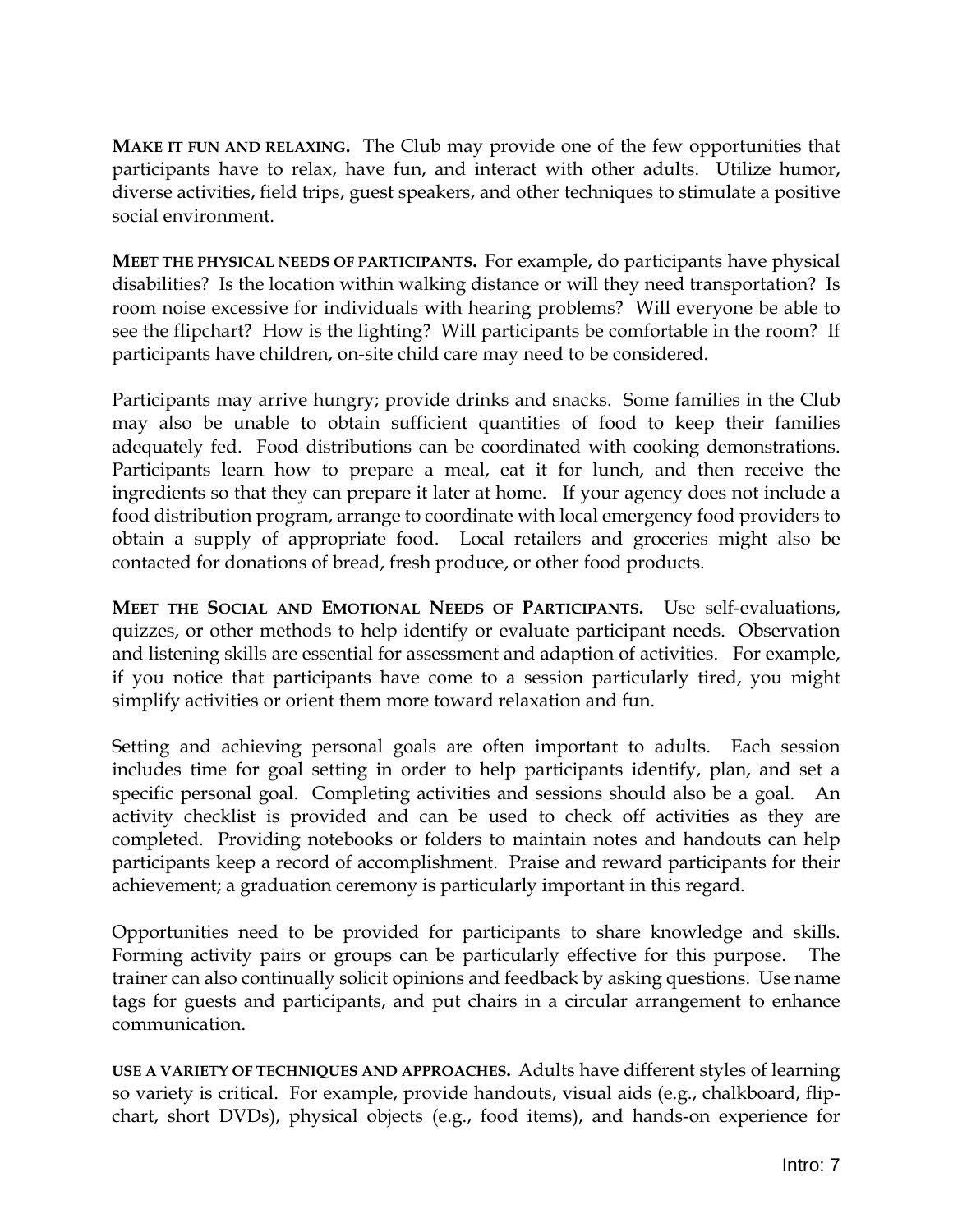participants so that they hear, see, and touch during the learning process. Be aware of literacy and education issues. Since some participants may learn most effectively on their own outside of sessions, make supplementary materials available: for example, books on related topics such as recipes, nutrition, or exercise might be displayed and made available to sign-out.

Guest speakers can be helpful, but preparation is important for maximum benefits. Discuss what you want presented in the session with the speaker beforehand; consider providing an outline. Have participants develop questions that they want to ask during the presentation. Meet in small groups after the presentation to discuss their questions and answers; then report to the large group.

### **Recruiting Participants**

Local health and human service agencies may be able to refer or otherwise assist you in locating prospective program participants. A fact sheet to introduce the activity to the community and to agencies might be useful. Potential agencies to contact include local foodbanks/food pantries; Community Action Agencies; Area Agencies on Aging; Head Start Programs; Women, Infants, and Children (WIC) Programs; Public Housing Authorities; adult education offices at local schools; community colleges, local Departments of Social Services.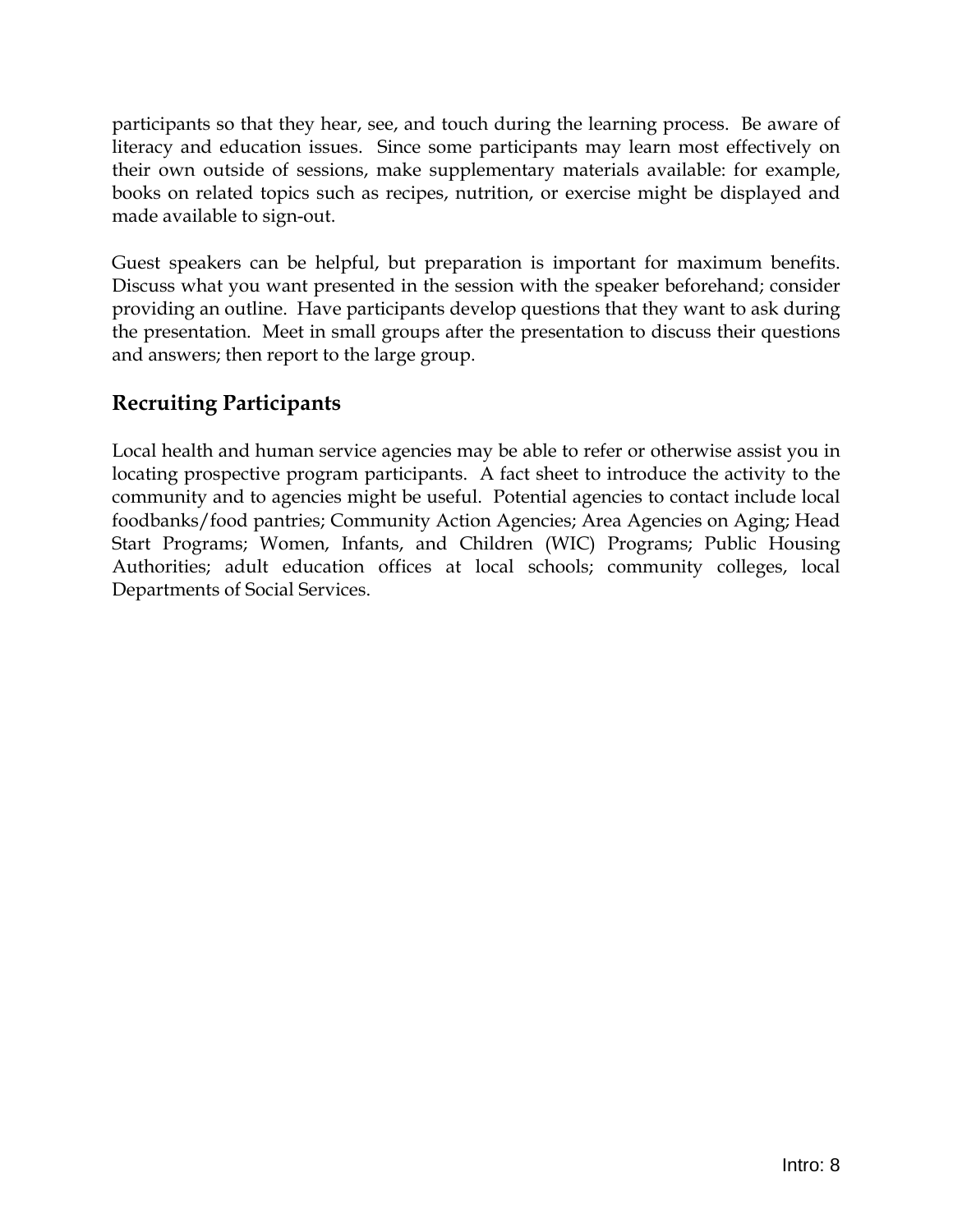**1**

### **STAND UP, SIT DOWN and PEOPLE'S CHOICE AWARDS**

Learn more about other Club members.

### **OVERVIEW OF THE SESSION**

### **CHARTING OUR COURSE**

Think about topics **you** would like to learn more about at future Club meetings.

### **FOOD AND NUTRITION BASICS**

How healthy is your diet? What are the main food groups? We will answer these questions and more.

### **THE COOK'S CORNER**

Learn how to use English Muffins to prepare English Muffin Pizza.

### **LUNCH**

Try it. You'll like it.

### **THIS IS YOUR LIFE**

Set a personal goal to accomplish.

### **CLOSING AND EVALUATION**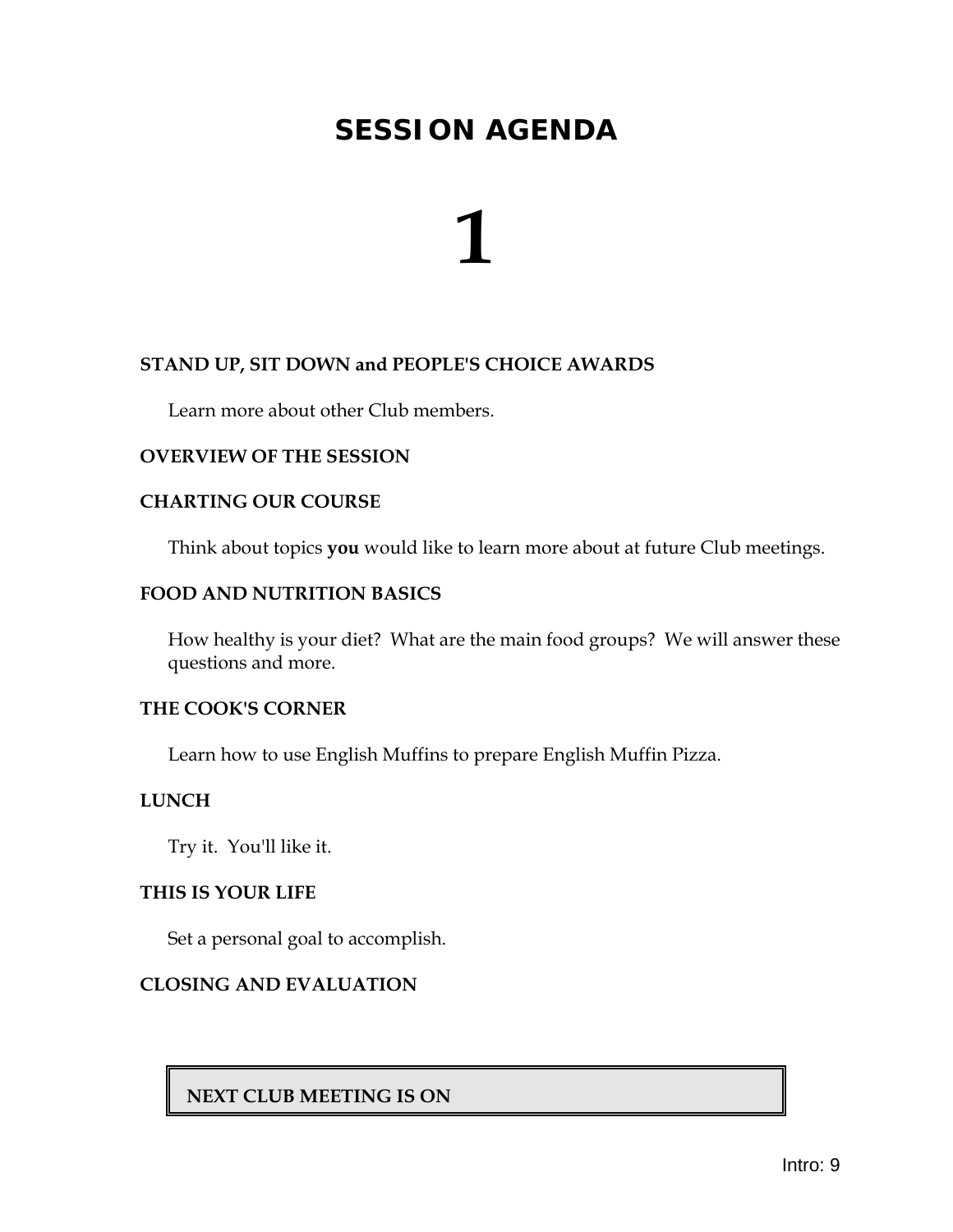# **2**

### **YOU DON'T SAY**

Learn more about Club members and win a prize!

### **OVERVIEW OF THE SESSION**

### **GET WITH THE PLAN**

What are the advantages of planning your meals ahead? How do you do it?

### **THE COOK'S CORNER**

Learn how to prepare Chili Casserole and good old-fashioned Coleslaw.

### **LUNCH**

Try it. You'll like it.

### **THIS IS YOUR LIFE**

Set a personal goal to accomplish.

### **CLOSING AND EVALUATION**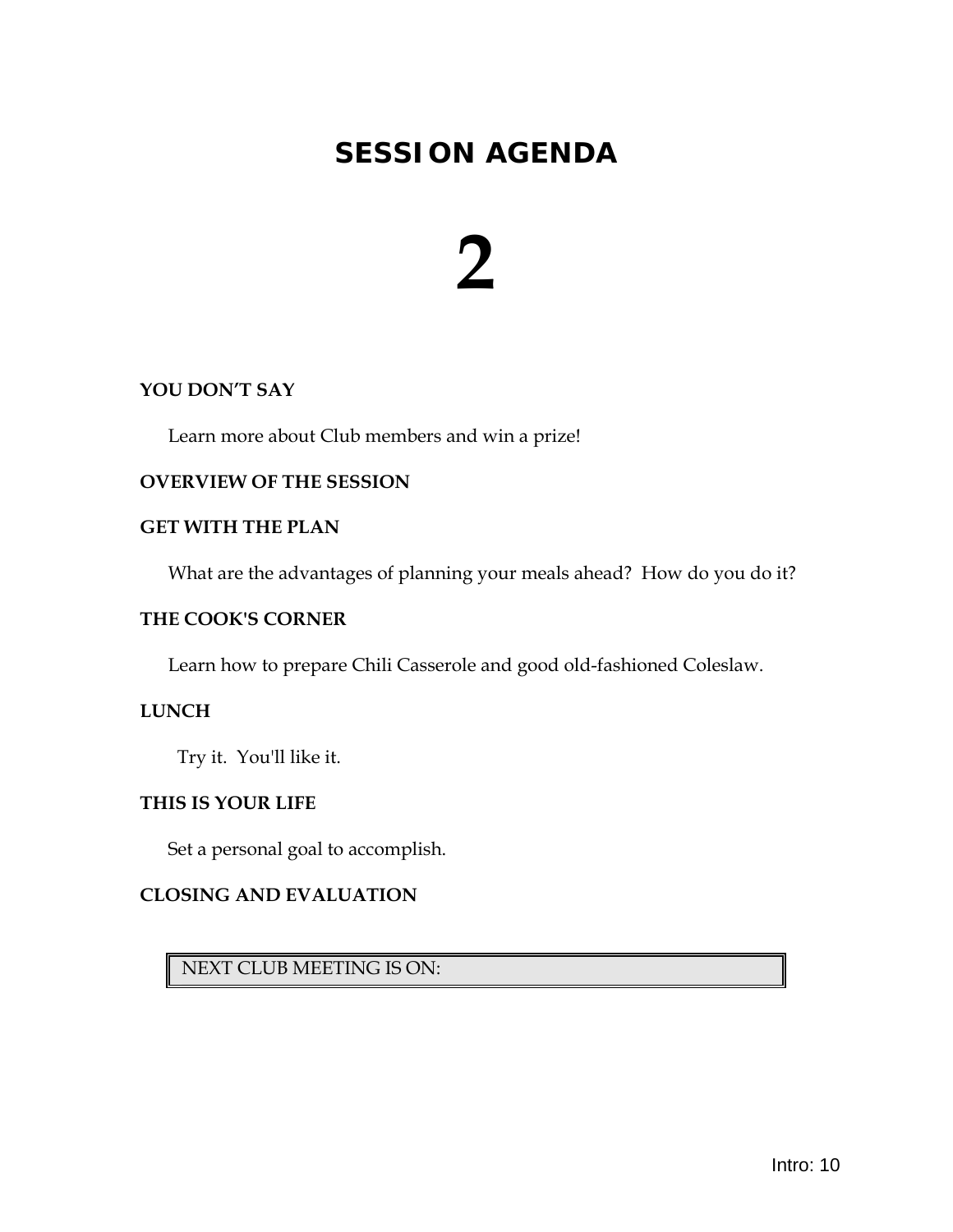## **3**

### **FINANCIAL TERMS AND CONCEPTS**

Do you ever wonder why credit cards are easy to get?

### **OVERVIEW OF THE SESSION**

### **"THE BUCK STOPS HERE"**

Do you want to save money? We will discuss the steps in setting up a personal budget. You will help another family balance their budget.

### **THE COOK'S CORNER**

Tuna is a low-cost ingredient of many tasty recipes. Learn how to prepare Tuna Casserole.

### **"A PENNY SAVED IS A PENNY EARNED**"

Helpful hints for making your money last longer in the supermarket. How does your diet affect your food bills? How can you save money?

### **LUNCH**

Try it. You'll like it.

### **THIS IS YOUR LIFE**

Set a personal goal to accomplish.

### **CLOSING AND EVALUATION**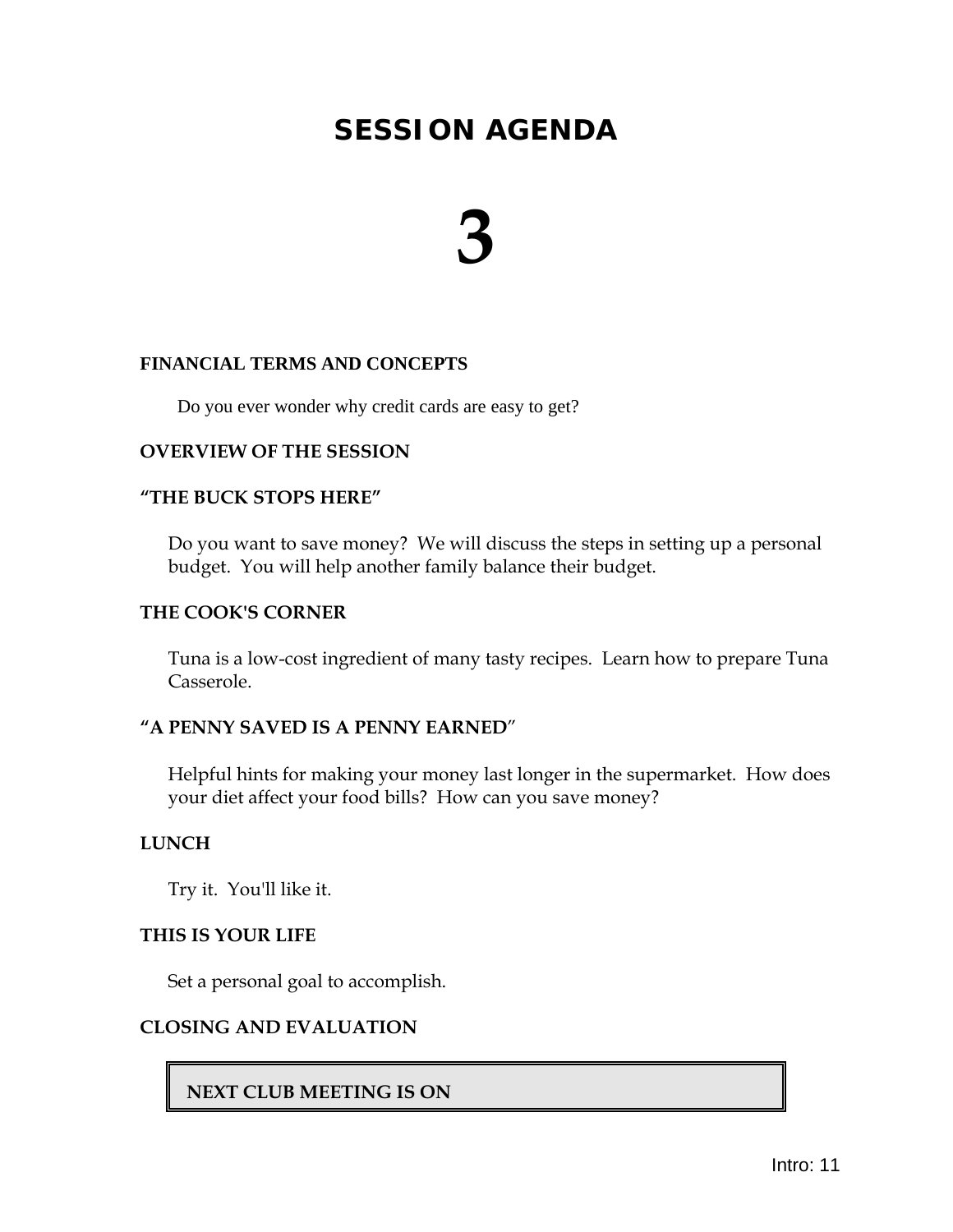## **4**

### **OVERVIEW OF THE SESSION**

#### **MONEY PITS**

Do you ever wonder why Cash & Go is happy to see you?

### **THE COOK'S CORNER**

What are some good recipes that utilize USDA commodities? Today's recipes are Pork and Scalloped Potatoes and Hiker's Snack Squares.

### **RECIPE DETECTIVE**

What are the important parts of recipes?

### **HOT COMMODITIES**

#### **LUNCH**

Try it. You'll like it.

### **THIS IS YOUR LIFE**

Set a personal goal to accomplish.

### **CLOSING AND EVALUATION**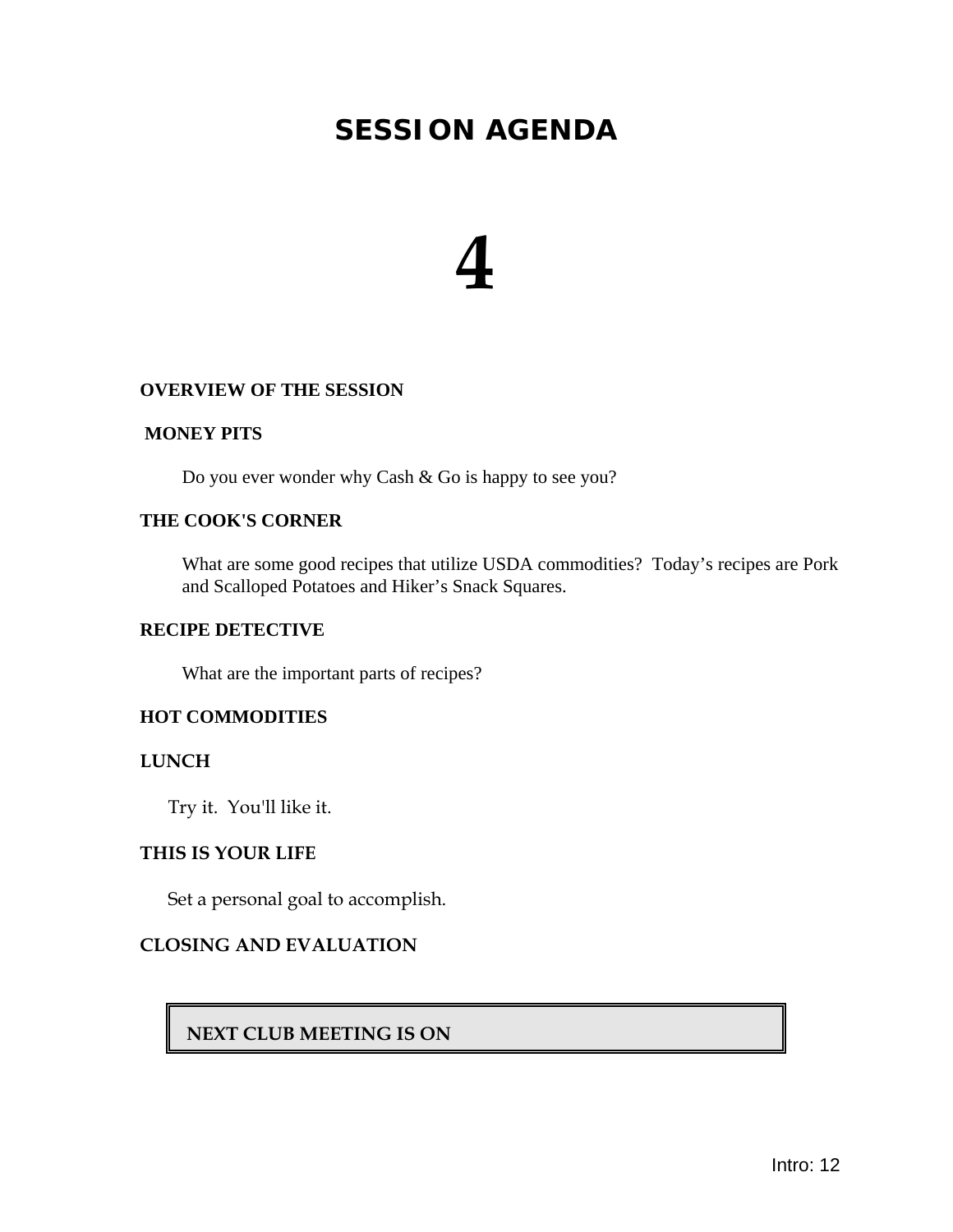## **5**

### **BARGAIN VALUES**

What things and people do you value most? How does this affect the decisions that you make?

### **SESSION OVERVIEW**

### **WHAT'S THE PROBLEM?**

Do you ever have problems? We will discuss the 5 basic steps that you can use to solve them.

### **LABEL LINGO**

Most packaged foods have labels that describe their ingredients. How often do you look at labels? Do you understand all the words you see?

### **THE COOK'S CORNER**

Mexican food is very popular in the U.S. Today's recipes are Tacos and Spicy Salsa with Corn Tortilla Chips.

#### **LUNCH**

Try it. You'll like it.

### **THIS IS YOUR LIFE**

Set a personal goal to accomplish.

### **CLOSING AND EVALUATION**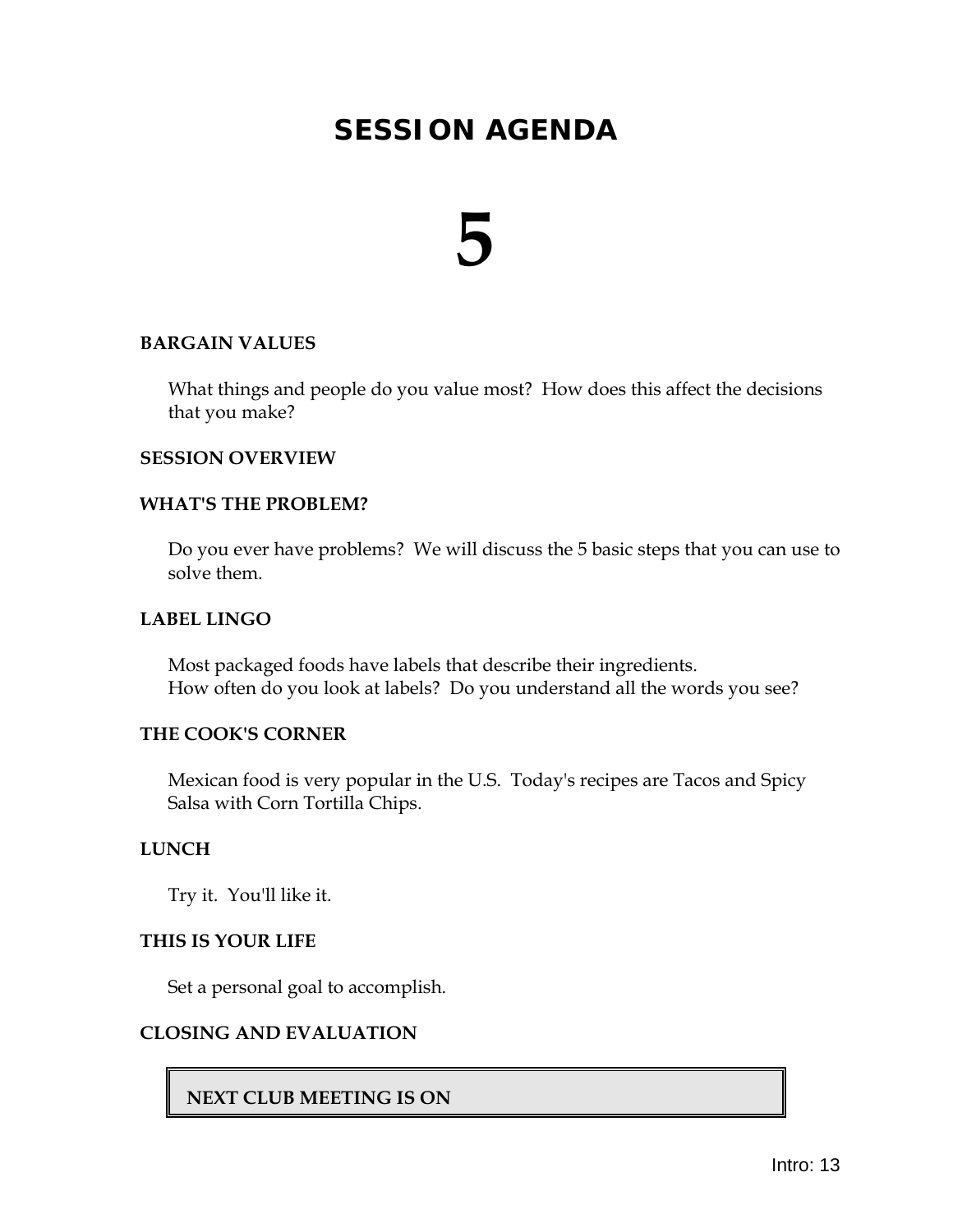## **6**

### **DEADLY DIETS**

What is your diet like? How does it compare to other Club members?

### **COMMUNITY RESOURCE ID**

How do we use resources in the community to solve problems? Which ones have we used?

### **SESSION OVERVIEW**

### **COMMUNICATION TIPS**

How can we most effectively contact community resources? What do we say?

### **COOKING FOR HEALTHY LIVING**

Tips for lowering the amount of fat, salt, and sugar in our diets. We will also discuss substitutions in recipes that can make our meals healthier.

### **THE COOK'S CORNER**

Vegetables and fruits are key ingredients in many healthy recipes. Today we prepare Garden Stir-fry Vegetables and Cabbage Fruit Salad.

### **LUNCH**

Try it. You'll like it.

### **THIS IS YOUR LIFE**

Set a personal goal to accomplish.

### **CLOSING AND EVALUATION**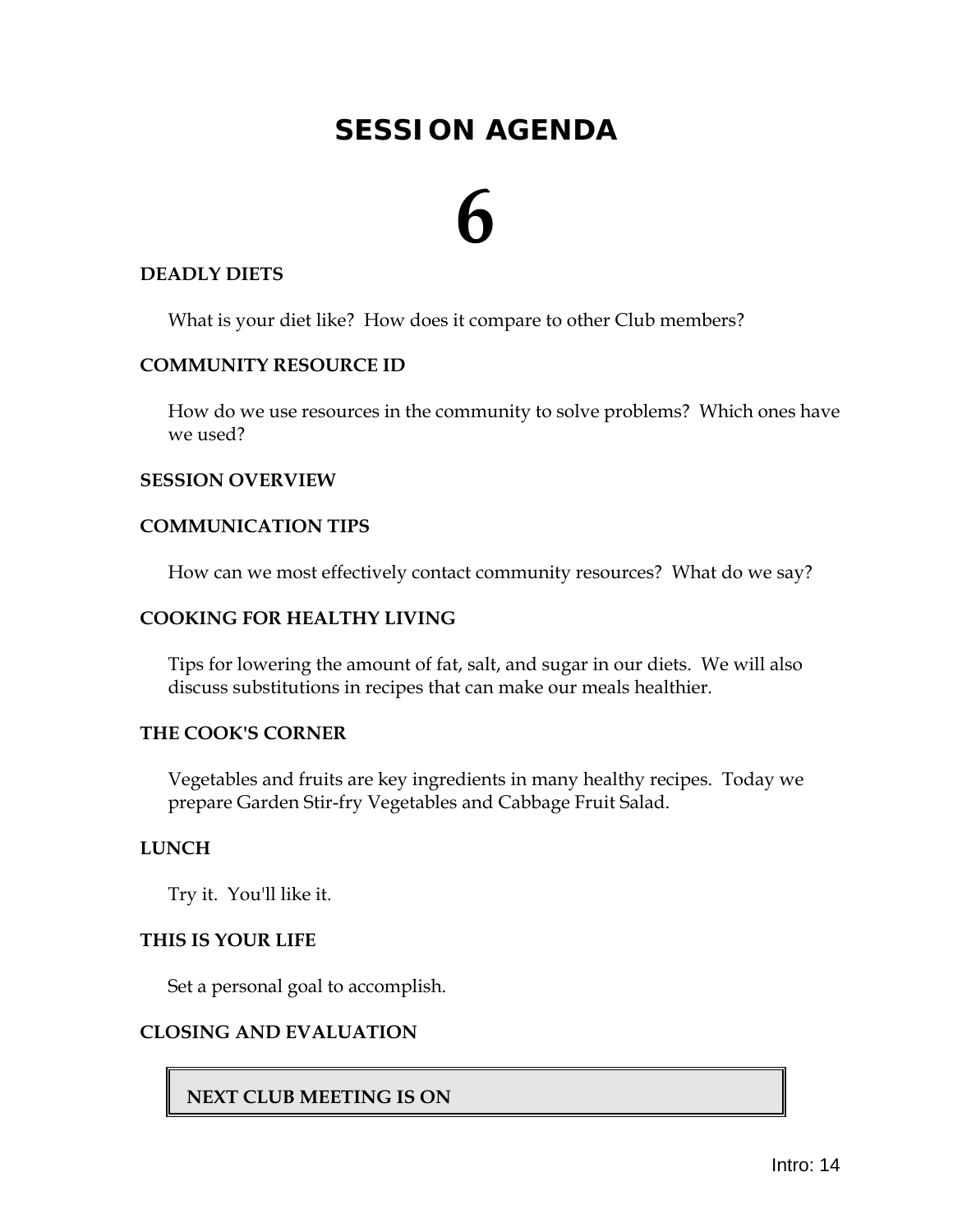## **7**

### **SESSION OVERVIEW**

### **RIGHT IS MIGHT**

We All Have Rights

### **POWER TO THE PEOPLE**

Do You Have Power Over Your Life?

### **SELF-ADVOCACY: MAKING YOUR VOICE HEARD**

Explore methods of seeking information and assistance from Community Resources

### **THE COOK'S CORNER**

Sloppy Bean Joes and Easy French Fries make up our recipes of the day.

### **LUNCH**

Try it. You'll like it.

### **THIS IS YOUR LIFE**

Set a personal goal to accomplish.

### **CLOSING AND EVALUATION**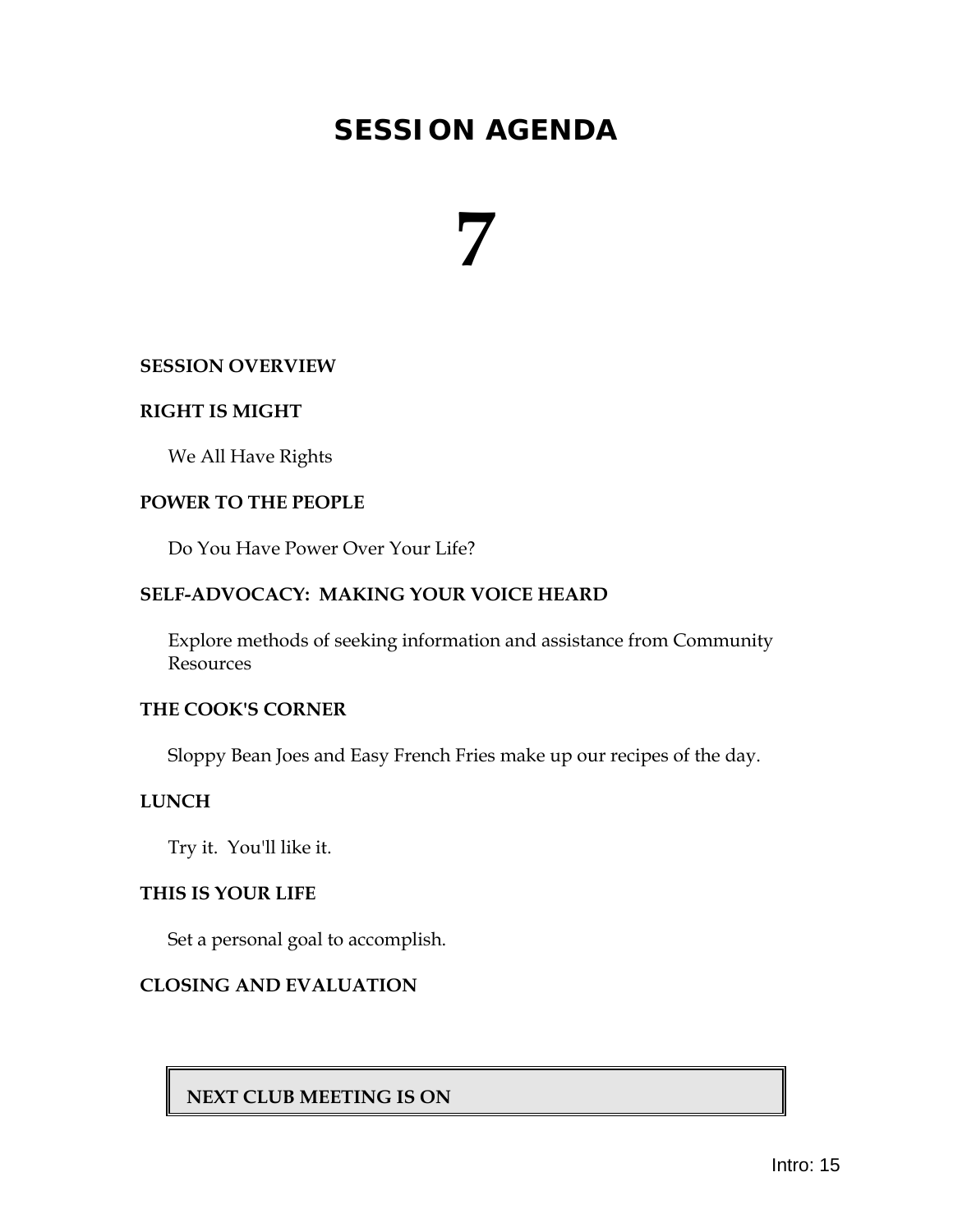## **8**

### **THE GREAT COMMUNICATORS**

It's not what you say, but how you say it. How can you get what you want?

### **SESSION OVERVIEW**

### **THE SPICE OF LIFE**

What herbs and spices do you use in your cooking? We will discuss a variety of spices and demonstrate the ways to use them.

### **THE COOK'S CORNER**

We will show how touse spices in today's recipes as we prepare Spaghetti Sauce and Garlic Bread.

### **LUNCH**

Try it. You'll like it.

### **THIS IS YOUR LIFE**

Set a personal goal to accomplish.

### **CLOSING AND EVALUATION**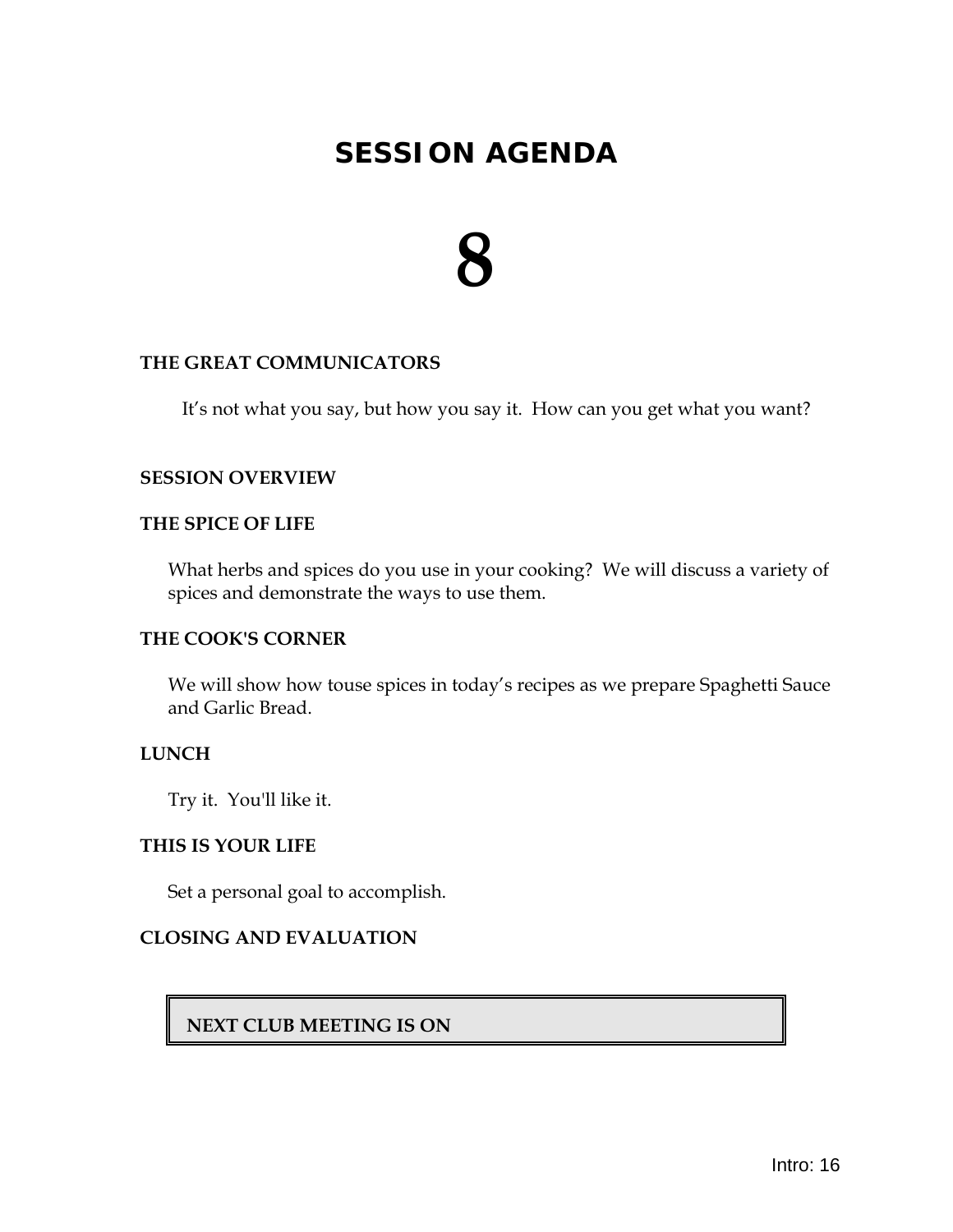## **9**

### **CONFLICT**

What causes conflict? Why?

### **SESSION OVERVIEW**

### **CONFLICT MANAGEMENT**

Do you always agree with everyone? When you disagree, how do you handle conflicts that may occur? We will discuss tips and specific steps for solving conflicts.

### **FOOD SAFETY**

Safe ways to handle and store foods are our topics.

### **THE COOK'S CORNER**

Fried Rice

### **LUNCH**

Try it. You'll like it.

### **THIS IS YOUR LIFE**

Set a personal goal to accomplish.

### **CLOSING AND EVALUATION**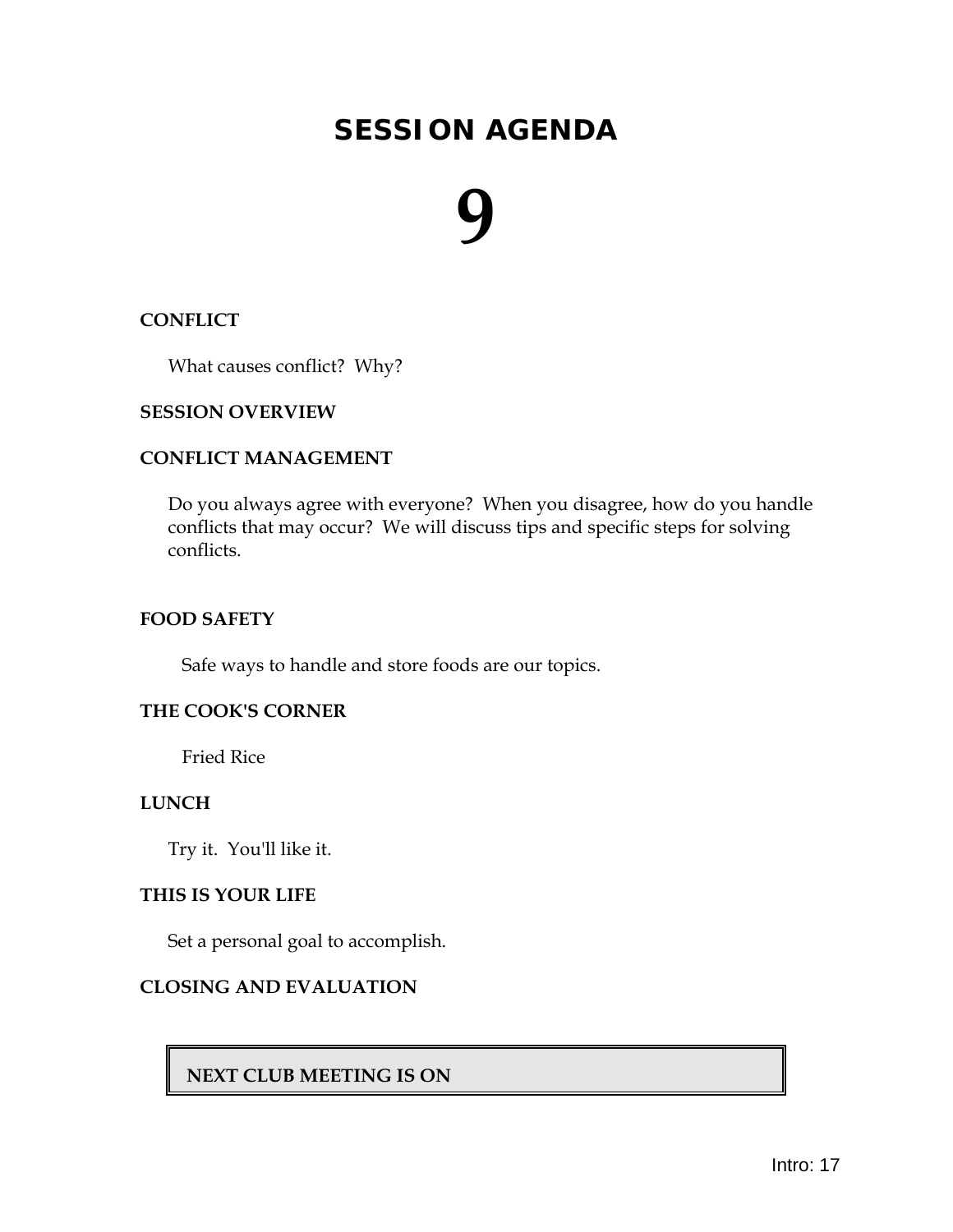## **10**

### **CHICKEN CUT-UP**

One way to save money is to buy whole chickens and cut them up rather than buy separate chicken parts. Sharpen those knives and get ready . . .

### **`THE TIMES THEY ARE A CHANGIN'**

During the course of our life we go through many changes or transitions. Which ones have you experienced?

### **SESSION OVERVIEW**

### **TRANSITION MANAGEMENT**

Some tips and steps for managing transitions.

### **THE COOK'S CORNER**

Today's recipes, chicken soup and chicken salad. Have you ever wondered what to do with leftover chicken? We've got some other quick and easy recipes for you.

### **LUNCH**

Try it. You'll like it.

### **THIS IS YOUR LIFE**

Set a personal goal to accomplish.

### **CLOSING AND EVALUATION**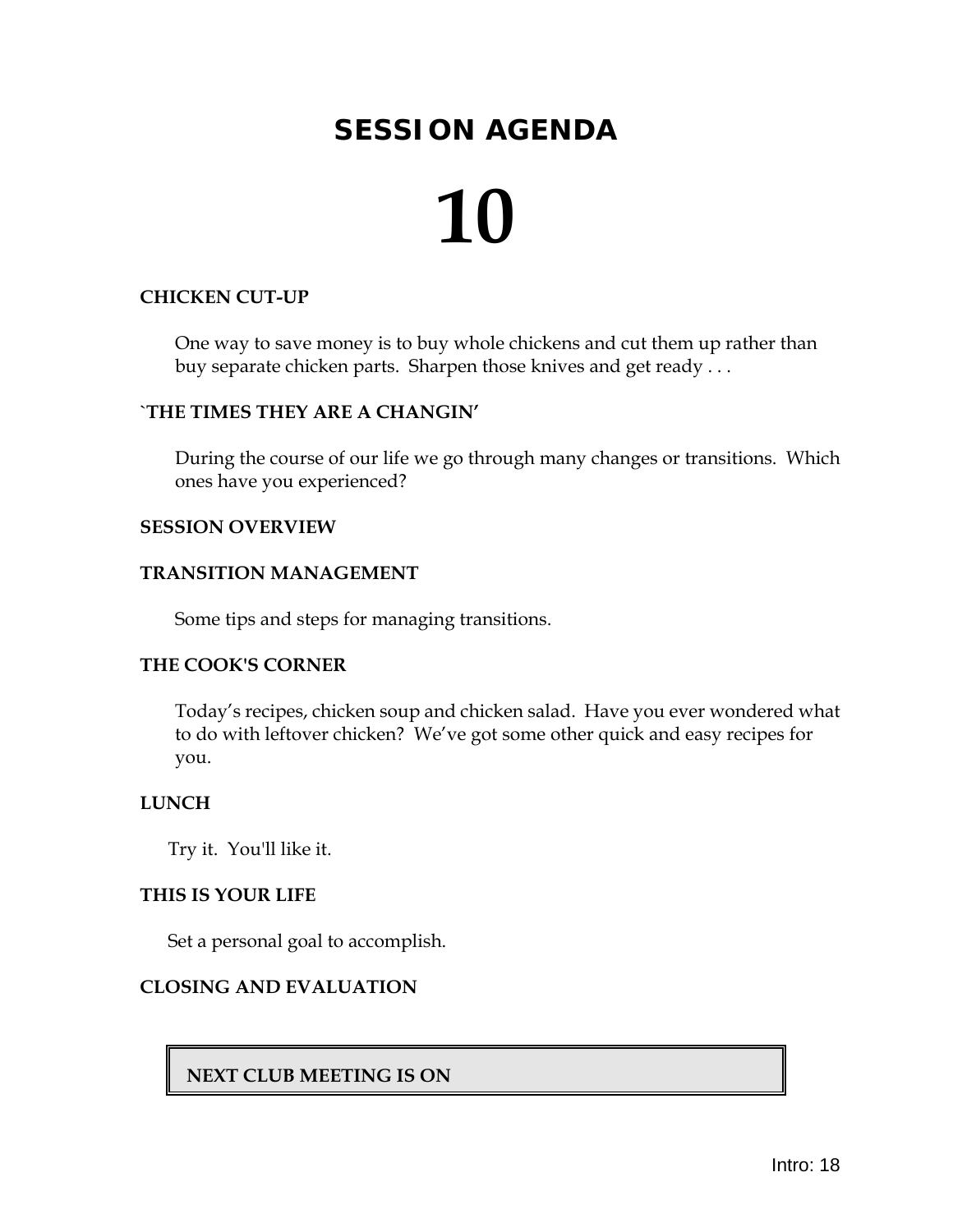## **11**

### **SESSION OVERVIEW**

### **HEALTHY DIETING**

How can we eat a healthier diet without giving up everything we like to eat? Is everything we hear about dieting and diets true?

### **FITNESS REVIEW**

What exercises provide the greatest benefits? How do we work them into our daily routine?

### **THE COOK'S CORNER**

Beans are an excellent source of protein. Our menu item today is Quick Bean and Vegetable Soup.

### **LUNCH**

Try it. You'll like it.

#### **THIS IS YOUR LIFE**

Set a personal goal to accomplish.

### **CLOSING AND EVALUATION**